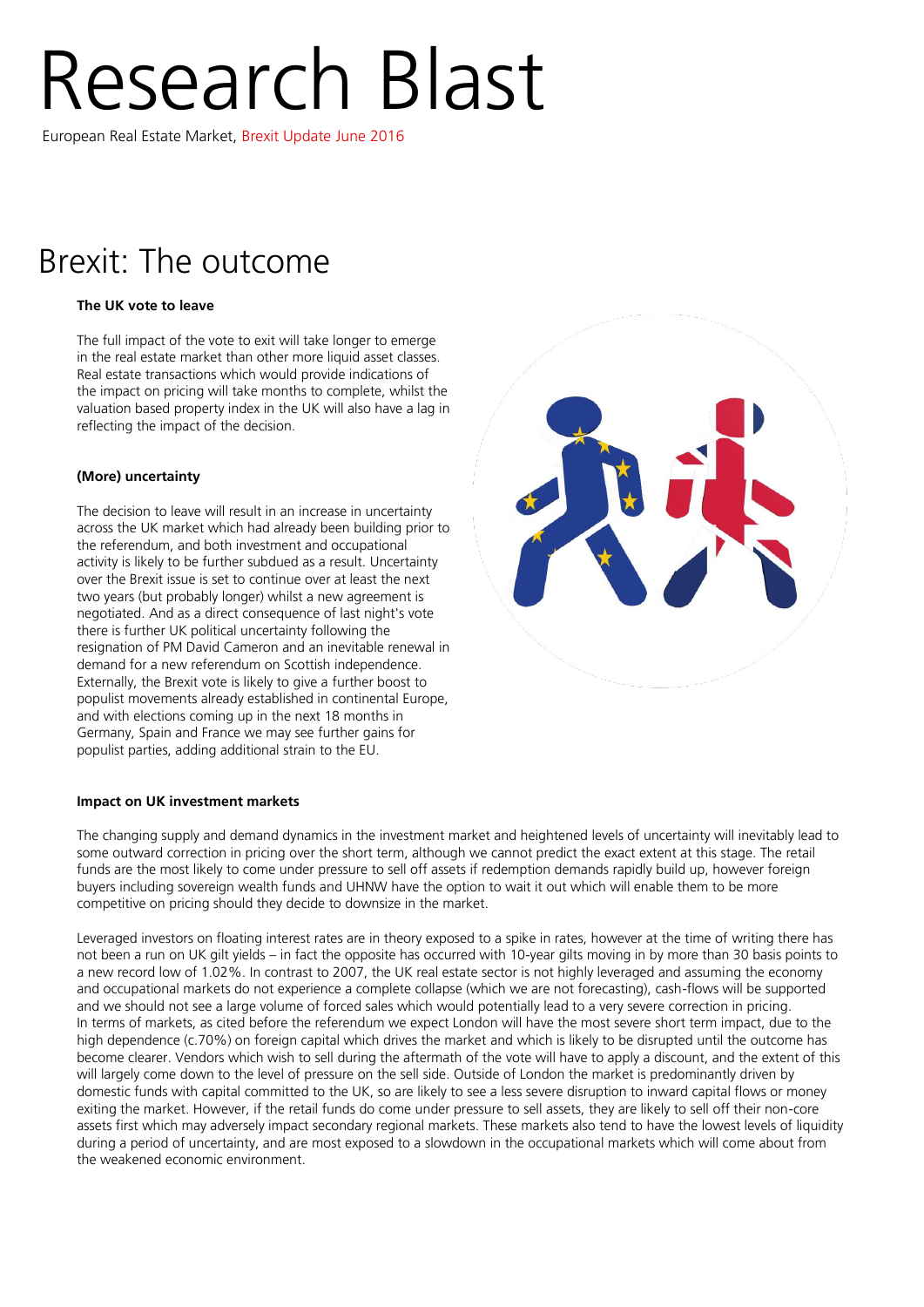#### **Impact on UK occupier markets**

Similarly to the investment market, heightened uncertainty typically leads to a slowdown in occupier activity with most companies likely to delay decisions until the outlook is clearer. The absence of new demand may place pressure on some landlords to reduce rental levels to try and stimulate new demand. It is likely tenants will also attempt to negotiate rental discounts at lease breaks / events to take advantage of what are likely to be challenging market conditions. Potential job losses could result in downsizing of real estate occupation. The full impact of this is largely dependent upon how severe the economic consequences of the vote to leave are, and it may take some time for these impacts to come through to the market. In the event of significant downsizing we would see a large volume of secondary stock coming to the market, at the same time as weak active demand, resulting in a significant correction in rental values.

Again, Central London is likely to experience the most severe short-term impact due to the vast number of international firms which are based in the city. However, we remain confident that the occupational market is not set to collapse. Whilst we would expect some of the large corporates to reconsider their European strategy in light of the exit vote, which could result in the transfer of some specific functions to alternative locations within the EU, we are not expecting any kind of mass exodus from London. But as there is a significant amount of speculative space under construction, particularly in the City market, which is due to complete next year, we will see a large volume of new supply coming onto the market at the same time as expansionary demand from occupiers is likely to remain very weak. We were already forecasting declines of -4% and -10% in the City and - 3% and -8% for the West End for 2017 and 2018<sup>1</sup> due to the volume of new supply, but with the weaker demand outlook this is likely to be more severe.

Outside of London, the more domestically driven occupational markets are in theory less directly exposed to the implications of the exit vote, however could be more exposed to the overall slowdown in economic growth and weaker sentiment which we are expecting to set in during the aftermath of the result. We were negative on the prospects for rental growth in the weaker secondary markets prior to the exit vote, particularly on the retail side, and as these markets typically require a stronger level of economic output to support occupational levels than better quality space in established locations, the outlook for rental growth in these markets is particularly negative.

#### **Consequences for Europe**

Brexit is likely to increase political uncertainties in the rest of the EU. Lower corporate sentiment may also delay business decisions and can affect European occupier markets. However, EU countries and cities have broad based economies and do not have an overwhelming dependence on the UK economy. Growth in

the eurozone has shifted towards domestic demand which provides a certain cushion. Development pipelines in continental European markets are also well behind London, which keeps the future supply situation in particular in city centers under control. Therefore an immediate reaction on rents is less likely but rental growth may slow a bit.

Political uncertainties may also influence real estate investors' sentiment negatively towards the rest of the EU and delay investment decisions. In contrast to the UK and in particular to the London market most European real estate markets are less dependent on non-domestic and in particular non-regional capital. Non-regional capital inflows are likely to soften in the short term as a result of the uncertainty. Eurozone investors may have a different view. The low bond and interest rate environment may last for even longer and in the absence of alternatives real estate may continue looking attractive. While non-regional capital has had a strong focus on larger lot sizes (above EUR 100 million) regional investors tend to concentrate more on smaller lot sizes of up to EUR 70 million. Consequently, lower demand from non-regional capital may have a bigger impact on big lot-sized assets than on small lot sizes. Paris and Frankfurt are one of only a few markets in continental Europe offering large lot sizes, in particular in the office sector. However, the financial markets of both cities may benefit on the occupier market side from a Brexit in the mid-term. Shopping centers tend to offer large lot sizes and over the last few years have been a focus of non-regional capital (in particular Asian and Middle Eastern) which may cause a slight softening in pricing.

#### **Every cloud….**

**Currency:** The depreciation of sterling means that non-sterling denominated investors in the UK market who are unhedged will suffer additional losses on top of the likely negative impact on capital values. On the flip side, for opportunistic investors this does create a scenario where UK assets could be acquired with GBP at its' lowest level since 1985 and assets available at a discount. For investors prepared to take a long term view of the UK market (10 years +) this presents an interesting opportunity. However, we would only focus on core assets with very strong covenants and WALTs which exceed the period of uncertainty and volatility.

**Interest rates:** The result means we are likely to remain in a lower for longer interest rate environment in both the UK and externally. There continues to be a vast amount of capital building up for deployment into real estate, some of which would have been targeted towards the UK. This may benefit some European markets, but yields for core assets are already at or below peak levels in most major cities. If yields in Europe do move in further, or even maintain their current level, it is hard to see UK yields moving out significantly above their current level as it will still present an attractive proposition against other real estate markets, and the near 0% returns on government bond yields.